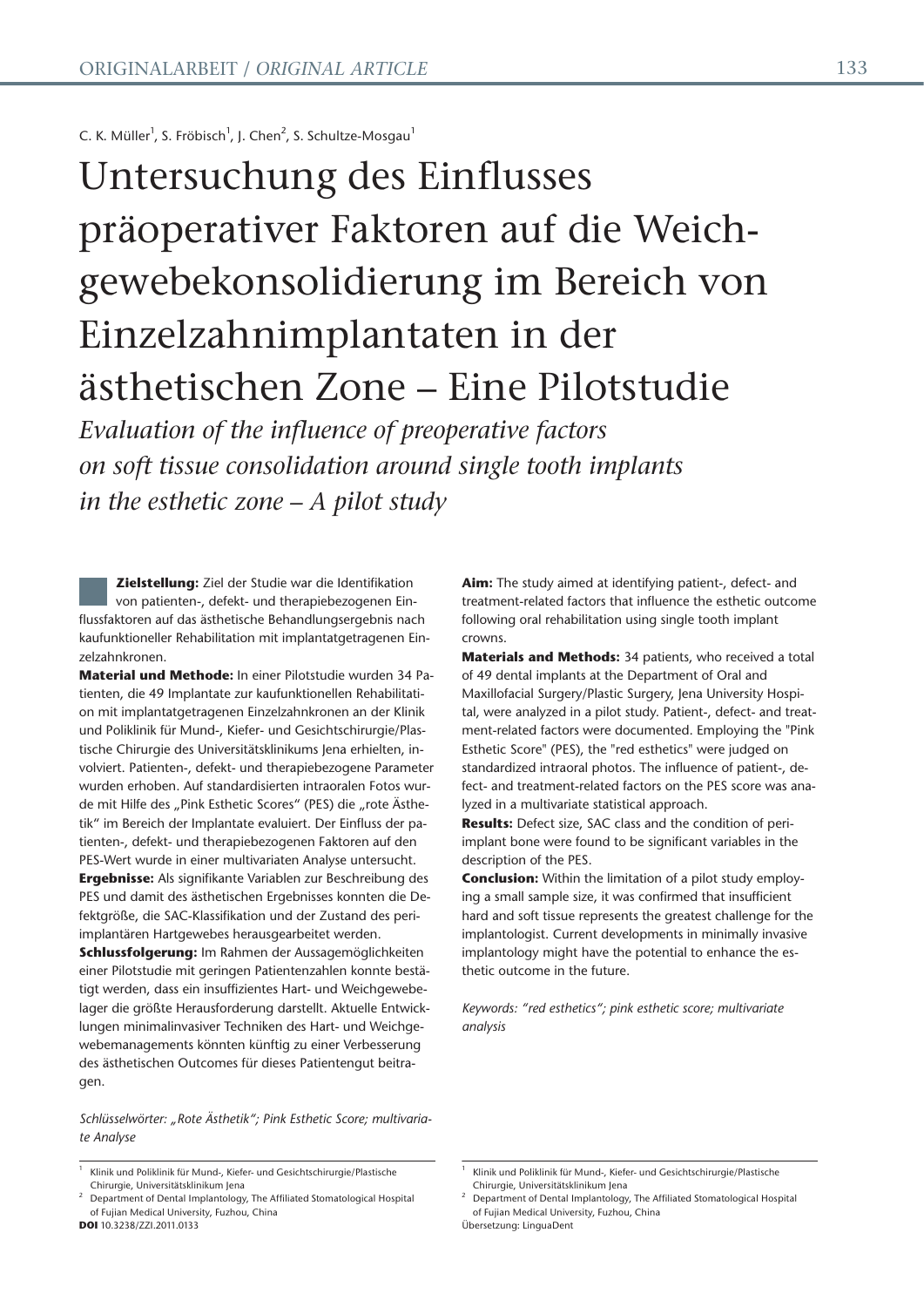## **Einleitung**

Periimplantäre und parodontale Gewebe unterscheiden sich in der Morphologie von Saumepithel und suprakrestalem Bindegewebe. Das periodontale Saumepithel ist dicker, reicher an Hemidesmosomen und inseriert weiter coronal als das periimplantäre Saumepithel. Im Vergleich zum periodontalen Bindegewebe ist das periimplantäre Bindegewebe durch eine relative Hypozellularität und Minderperfusion gekennzeichnet. Darüber hinaus verlaufen die kollagenen Fasern periimplantär zirkulär während sie im Bereich gesunder Zähne im Wurzelzement inserieren. Aus den morphologischen Differenzen zwischen periimplantärem und periodontalem Gewebe resultiert eine erhöhte Entzündungsneigung dentaler Implantate im Vergleich zu gesunden Zähnen [3, 26]. Die Ausformung einer möglichst stabilen Weichgewebemanschette im Bereich der Implantatdurchtrittsstelle ist folglich von entscheidender Bedeutung für den funktionellen sowie ästhetischen Langzeiterfolg einer Implantat-getragenen Restauration [25].

Für verschiedene systemische und lokale Faktoren wird ein Einfluss auf die Konsolidierung der Weichgewebe im Bereich der Implantatdurchtrittsstelle und damit auch direkt auf die Ästhetik diskutiert [18, 22]. Grunderkrankungen, wie Diabetes mellitus und Störungen des Kollagenstoffwechsels, aber auch bestimmte Dauermedikationen, wie Glukokortikoide, beeinflussen als systemische Faktoren die Qualität der regenerierten Weichgewebe negativ. Lokal gefährden insbesondere Nikotinabusus, anamnestisch bekannte Radiotherapie [19], Zustand nach Kieferrekonstruktion mit mikrovaskulär reanastomosiertem Transplantat [17] und mangelnde Mundhygiene die regelrechte Weichgewebekonsolidierung. Von herausragender Bedeutung für die Ausformung der Implantatdurchtrittsstelle und durch den Chirurgen direkt beeinflussbar scheint darüber hinaus die Technik des Weichgewebemanagements bei Augmentation, Implantatinsertion und Freilegung [1, 30].

Ziel vorliegender Arbeit war vor diesem Hintergrund die Identifikation von patienten-, defekt- und therapiebezogenen Einflussfaktoren auf das ästhetische Behandlungsergebnis nach kaufunktioneller Rehabilitation mit implantatgetragenen Einzelzahnkronen.

## **Material und Methode**

#### Patientenkollektiv

Die Studie wurde von der Ethikkommission des Universitätsklinikums Jena genehmigt. Im Rahmen einer Pilotstudie wurden alle Patienten, die zwischen 04/2005 und 10/2007 an der Klinik und Poliklinik für Mund-, Kiefer- und Gesichtschirurgie/Plastische Chirurgie des Universitätsklinikums Jena Implantate zur kaufunktionellen Rehabilitation erhielten, erfasst.

Folgende Einschlusskriterien wurden für die Studie definiert: 1.) Implantate in OK und UK 1er bis 5er Position, 2.) prothetische Versorgung mittels Einzelzahnkrone und 3.) mindestens ein gesunder Referenzzahn (anteriore Region: korrespondierender Zahn auf der Gegenseite; Prämolarenregion: Nachbarzahn) im gleichen Kiefer. Patienten im Zustand nach Kieferrekonstruktion mittels mikrovaskulär reanastomosierten Transplantaten wurden aus der Studie ausgeschlossen.

## **Introduction**

The morphology of periimplant and periodontal tissue differs from that of marginal epithelium and supracrestal connective tissue. The periodontal marginal epithelium is thicker, has a greater amount of hemidesmosomes and is inserted further coronally than the periimplant marginal epithelium. Compared with the periodontal connective tissue, periimplant connective tissue is characterized by relative hypocellularity and poorer perfusion. Moreover, periimplant collagen fibers have a circular course, whereas around healthy teeth they insert into root cementum. The morphological differences between periimplant and periodontal tissue result in an increased tendency to inflammation of dental implants compared with healthy teeth [3, 26]. Contouring an optimally stable soft tissue sleeve at the implant emergence site is consequently of crucial importance for both the functional and the esthetic long-term success of an implant-borne restoration [25].

It is argued that different systemic and local factors influence soft tissue consolidation in the region of the implant emergence site and thus have a direct effect on esthetics [18, 22]. Underlying diseases such as diabetes mellitus and disorders of collagen metabolism and also certain long-term medications such as glucocorticoids are systemic factors that have a negative influence on the quality of the regenerated soft tissue. Local risk factors that interfere with normal soft tissue consolidation include smoking in particular, a history of radiotherapy [19], previous jaw reconstruction with microvascular anastomosis of the flap [17] and poor oral hygiene. Furthermore, the soft tissue management technique during augmentation, implant insertion and exposure appears to be extremely important for contouring the implant emergence site, and the surgeon can influence this directly [1, 30].

The aim of this study was to identify patient-, defect- and treatment-related factors that influence the esthetic outcome following oral rehabilitation using single tooth implant crowns.

## **Material and Method**

#### Patients

The study was approved by the ethics committee of Jena University Hospital. All patients who received dental implants for oral rehabilitation at the Department of Oral and Maxillofacial Surgery/Plastic Surgery of Jena University Hospital between April 2005 and October 2007 were documented in a pilot study.

The following were the defined inclusion criteria: 1.) upper and lower implants in positions 1 to 5, 2.) prosthetic restoration by means of a single crown and 3.) at least one healthy reference tooth (anterior region: corresponding tooth on the opposite side; premolar region: neighboring tooth) in the same jaw. Patients who had previously had jaw reconstruction by means of a microvascular flap were excluded from the study.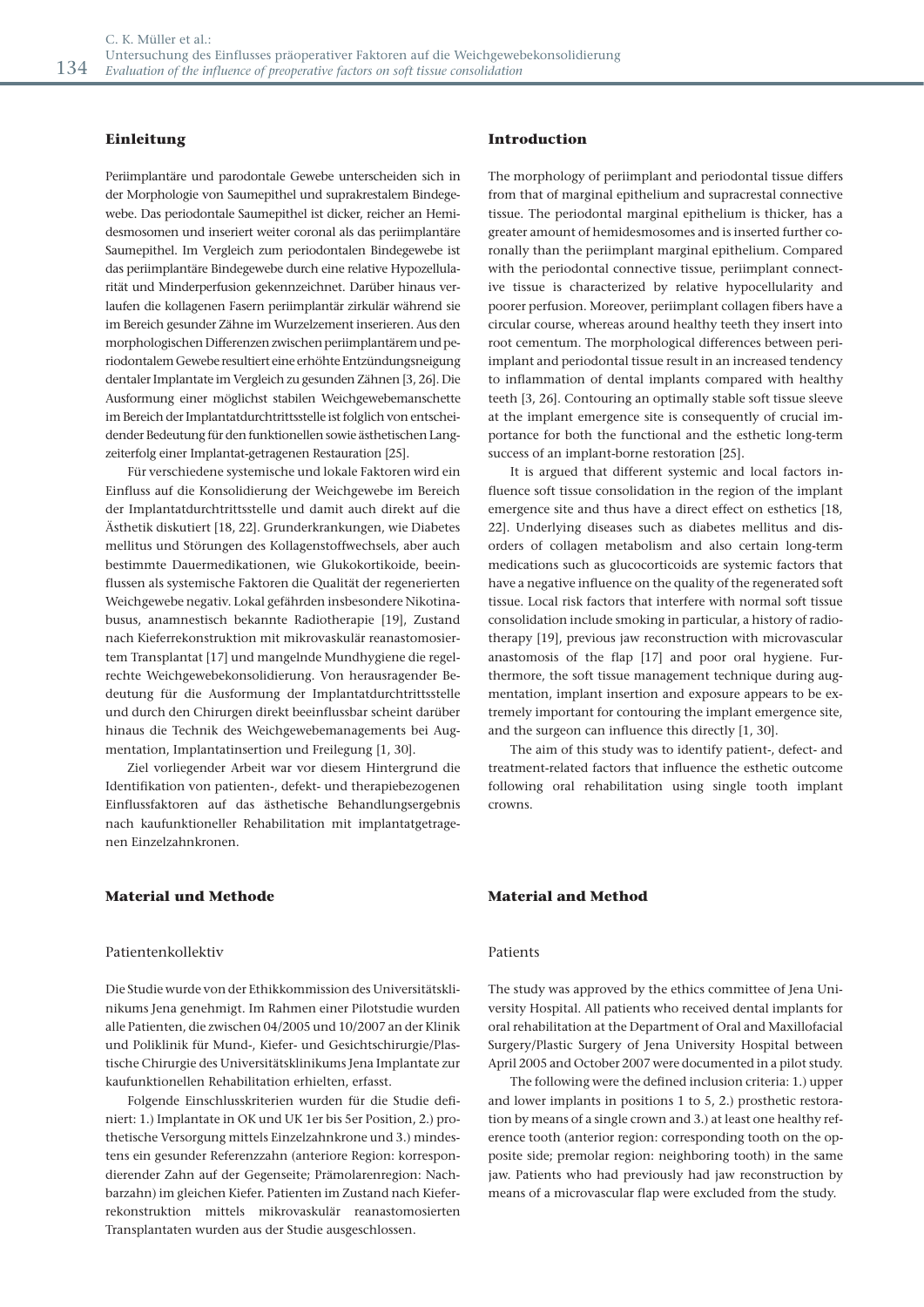## Datenerhebung

Alter, Geschlecht und Defektätiologie (kariöse/parodontale Läsionen vs. Aplasie vs. Trauma) wurden als patientenbezogene Faktoren erfasst.

Zur Beschreibung der prätherapeutischen Situation wurden die Implantatposition (OK vs. UK; Einzelzahnlücke vs. Schaltlücke mit mehreren benachbarten Implantaten) sowie der Zustand der periimplantären Hart- (Implantation im ortsständigen Knochen möglich vs. Knochenlageraugmentation mit Knochentransplantaten von enoral vs. Knochenlageraugmentation mit Beckenkammtransplantaten) und Weichgewebe (transmukosale Einheilung möglich vs. krestale Inzisionseröffnung [Aufdehnung] vs. oro-vestibuläre Transpositionsplastik vs. Rolllappenplastik vs. Papillenrekonstruktionsplastik vs. partielle Vestibulumplastik/apikal positionierter Lappen mit freiem Schleimhauttransplantat vom harten Gaumen) dokumentiert. Die Einzelitems wurden darüber hinaus zur SAC-Klassifikation (simple vs. advanced vs. complicated) subsummiert.

Das Implantations- (Sofort- vs. Früh-, verzögerte Sofort- vs. Spät-, verzögerte Sofort- vs. Spätimplantation) und Belastungskonzept (Sofortbelastung vs. Versorgung mit ansteigender Belastung vs. Spätbelastung) wurden als therapiebezogene Variablen evaluiert.

## Fotoanalyse

Nach prothetischer Versorgung wurden standardisierte intraorale Fotoaufnahmen angefertigt. Alle Aufnahmen wurden mit einer Digitalkamera (Nikon D 80, Mikro Nikkor Objektiv mit 105 mm Brennweite, Ringblitz beziehungsweise Speedlight SB 800) angefertigt. Um die Vergleichbarkeit zu gewährleisten, musste der jeweilige Referenzzahn gut sichtbar sein. Jedes Bild wurde im Format 10x15, mit 300 dpi und einer Größe von 5,99 MegaByte gespeichert.

Die Fotos wurden von fünf Zahnmedizinstudenten beurteilt. Nach einem Zeitinterval von vier Wochen wurde die Evaluation von denselben Studenten ein zweites Mal durchgeführt. Die Bilder wurden jetzt in umgekehrter Reihenfolge präsentiert.

Der Pink Esthetic Score (PES) [11] wurde zur Beurteilung der periimplantären Weichgewebeästhetik genutzt. Dieser Score subsummiert sieben Variablen (Abb. 1). Für jede Variable kann eine Bewertung von 0 bis maximal 2 abgegeben werden, sodass ein PES von maximal 14 für ein optimales ästhetisches Ergebnis und ein Wert von 0 für das schlechteste Ergebnis vergeben wird. Bei der Beurteilung wurde ein gesunder Referenzzahn (im anterioren Bereich der kontralaterale Zahn, im Prämolarengebiet der Nachbarzahn) als für den Patienten individuell ästhetisch optimal (PES 14) gesetzt. Der PES für den Implantatzahn wurde dann bezogen auf den Referenzzahn vergeben.

#### Statistik

Alle Berechnungen erfolgten mit SPSS 15.0 für Windows (SPSS Inc., Chicago, IL, USA). Die patientenbezogenen Daten wurden als absolute und relative Häufigkeiten dargestellt. Der PES wurde als Mittelwert und Standardabweichung dargestellt. Der Einfluss patientenbezogener Faktoren auf das ästhetische Be-

## Data collection

Age, gender and defect etiology (caries/periodontal lesions vs. aplasia vs. trauma) were recorded as patient-related factors.

The following were documented to describe the pre-treatment situation: implant position (upper vs. lower; single-tooth gap vs. saddle area with several neighboring implants), the condition of the periimplant hard tissue (implantation possible in local bone vs. bone augmentation with intraoral bone grafts vs. bone augmentation with iliac crest bone grafts) and the condition of the soft tissue (transmucosal healing possible vs. crestal incision [stretching] vs. oro-vestibular transposition flap vs. palatal roll vs. partial vestibuloplasty/apically positioned flap with free mucosal graft from the hard palate). The individual items were also examined for SAC classification (simple vs. advanced vs. complicated).

The treatment-related variables evaluated were the implantation concept (immediate vs. early, delayed immediate vs. late implantation, delayed immediate vs. late implantation) and treatment concept (immediate loading vs. increasing loading vs. late loading).

#### Photo analysis

Following prosthetic restoration, standardized intraoral photos were taken. All photos were taken with a digital camera (Nikon D 80, Mikro Nikkor lens with a focal length of 105 mm, ring flash or Speedlight SB 800). To ensure comparability, the reference tooth had to be clearly visible. Each photo was stored in 10x15 format with 300 dpi and a size of 5.99 megabyte.

The photos were assessed by five dental students. After an interval of four weeks, the evaluation was performed a second time by the same students. The images were now presented in reversed order.

The Pink Esthetic Score (PES) [11] was employed to assess the periimplant soft tissue esthetics. This score includes seven variables (Fig. 1). Each variable can be given a score of 0 to 2 so that a maximum PES of 14 is assigned for an optimal esthetic outcome and a score of 0 for the worst outcome. A healthy reference tooth (the contralateral tooth in the anterior region and the neighboring tooth in the premolar region) is taken as esthetically optimal (PES 14) for the individual patient. The PES was then assigned to the implant tooth relative to the reference tooth.

## **Statistics**

All calculations were performed with SPSS 15.0 for Windows (SPSS Inc., Chicago, IL, USA). The patient-related data were presented as absolute and relative frequencies. The PES was represented as mean and standard deviation. The influence of patient-related factors on the esthetic outcome was first examin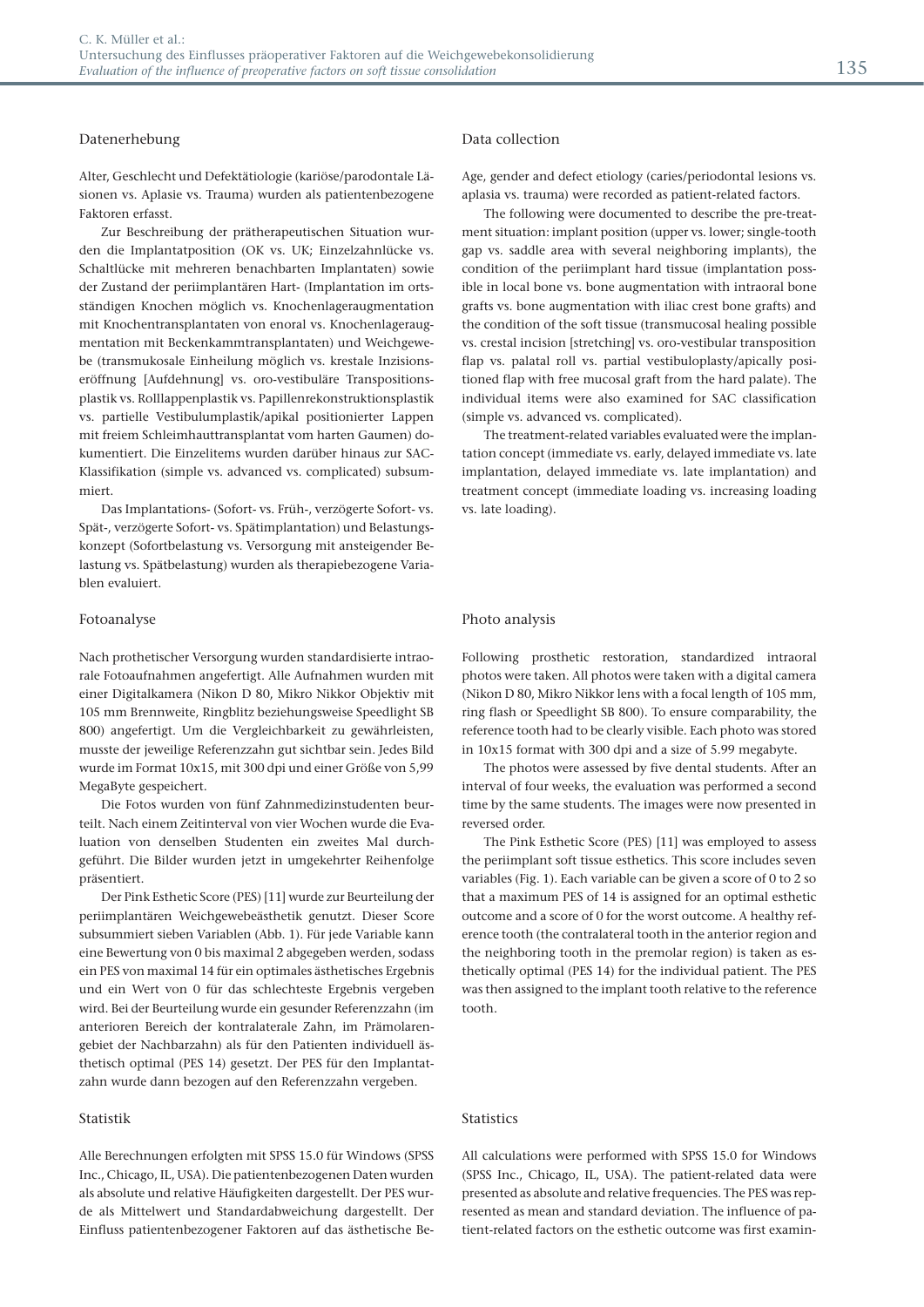**A**



**Abbildung 1** Variablen des Pink Esthetic Score in der Intraoralaufnahme (A) und der tabellarischen Darstellung im Scoring (B): (1) mesiale Papille, (2) distale Papille, (3) Kontur des Weichgewebes, (4) Level des Weichgewebes, (5) Alveolarfortsatz, (6) Farbe des Weichgewebes, (7) Textur des Weichgewebes. **Figure 1** Intraoral photo showing the determinants of the Pink Esthetic Score (A) and a tabular description of the scoring (B): (1) mesial papilla, (2) distal papilla, (3) soft tissue contours, (4) soft tissue level, (5) alveolar crest, (6) soft tissue color, (7) soft tissue texture.

**B**

|                            | <b>Score</b>           |                      |                    |
|----------------------------|------------------------|----------------------|--------------------|
| <b>Variablen</b>           | $\mathbf o$            | 1                    | $\overline{2}$     |
| <b>Variables</b>           |                        |                      |                    |
| (1) mesiale Papille        | fehlt                  | unvollständig        | vollständig        |
| (1) mesial papilla         | missing                | incomplete           | complete           |
| (2) distale Papille        | fehlt                  | unvollständig        | vollständig        |
| (2) distal papilla         | missing                | incomplete           | complete           |
| (3) Weichgewebe-Kontur     | unnatürlich            | fast natürlich       | natürlich          |
| (3) soft tissue contours   | unnatural              | virtually natural    | natural            |
| (4) Weichgewebe-Level      | Diskrepanz > 2 mm      | Diskrepanz 1-2mm     | Diskrepanz < 1 mm  |
| (4) soft tissue level      | discrepancy > 2 mm     | discrepancy 1-2mm    | discrepancy < 1 mm |
| (5) Alveolarfortsatz       | deutlich vermindert    | leicht vermindert    | Kein Unterschied   |
| (5) aleveolar process      | clearly resorbed       | slightly resorbed    | no difference      |
| (6) Weichgewebe-Farbe      | deutlicher Unterschied | leichter Unterschied | kein Unterschied   |
| $(6)$ soft tissue coloring | clear difference       | slight difference    | no difference      |
| (7) Weichgewebe-Textur     | deutlicher Unterschied | leichter Unterschied | kein Unterschied   |
| (7) soft tissue texture    | clear difference       | slight difference    | no difference      |

handlungsergebnis wurde zunächst univariat mit Hilfe des Mann-Whitney-Tests (U-Test) bei zwei und des Kruskal-Wallis-Tests bei mehreren unabhängigen Stichproben untersucht. Abschließend wurde mit Hilfe linearer Regressionsanalysen multivariat getestet. Zweiseitige p-Werte < 0,05 wurden als signifikant gewertet.

## **Ergebnisse**

## Patienten-, defekt- und therapiebezogene Variablen

Insgesamt wurden 34 Patienten (23 [67,6 %] männlich, 11 [32,4 %] weiblich) mit einem mittleren Alter von 37,8 Jahren (15–73 Jahre) für die Studie selektiert. Diese Patienten erhielten insgesamt 49 Implantate mit einer Länge von 10–15 mm und einem Durchmesser von 3,25–6,8 mm (BEGO Implant Systems, Bremen, Deutschland; Straumann Holding AG, Basel, Schweiz; Nobel Biocare Holding AG, Zürich, Schweiz). Beed by univariate analysis using the Mann-Whitney test (U-test) for two samples and the Kruskal-Wallis test for several independent samples. Finally, multivariate testing was performed using linear regression analysis. Two-sided p values < 0.05 were regarded as significant.

## **Results**

## Patient-, defect- and treatment-related variables

34 patients in total (23 [67.6 %] male, 11 [32.4 %] female) with an average age of 37.8 years (15–73 years) were selected for the study. These patients received 49 implants with a length of 10–15 mm and a diameter of 3.25–6.8 mm (BEGO Implant Systems, Bremen, Germany; Straumann Holding AG, Basel, Switzerland; Nobel Biocare Holding AG, Zürich, Switzerland). As regards defect etiology, periodontal/carious lesions predomi-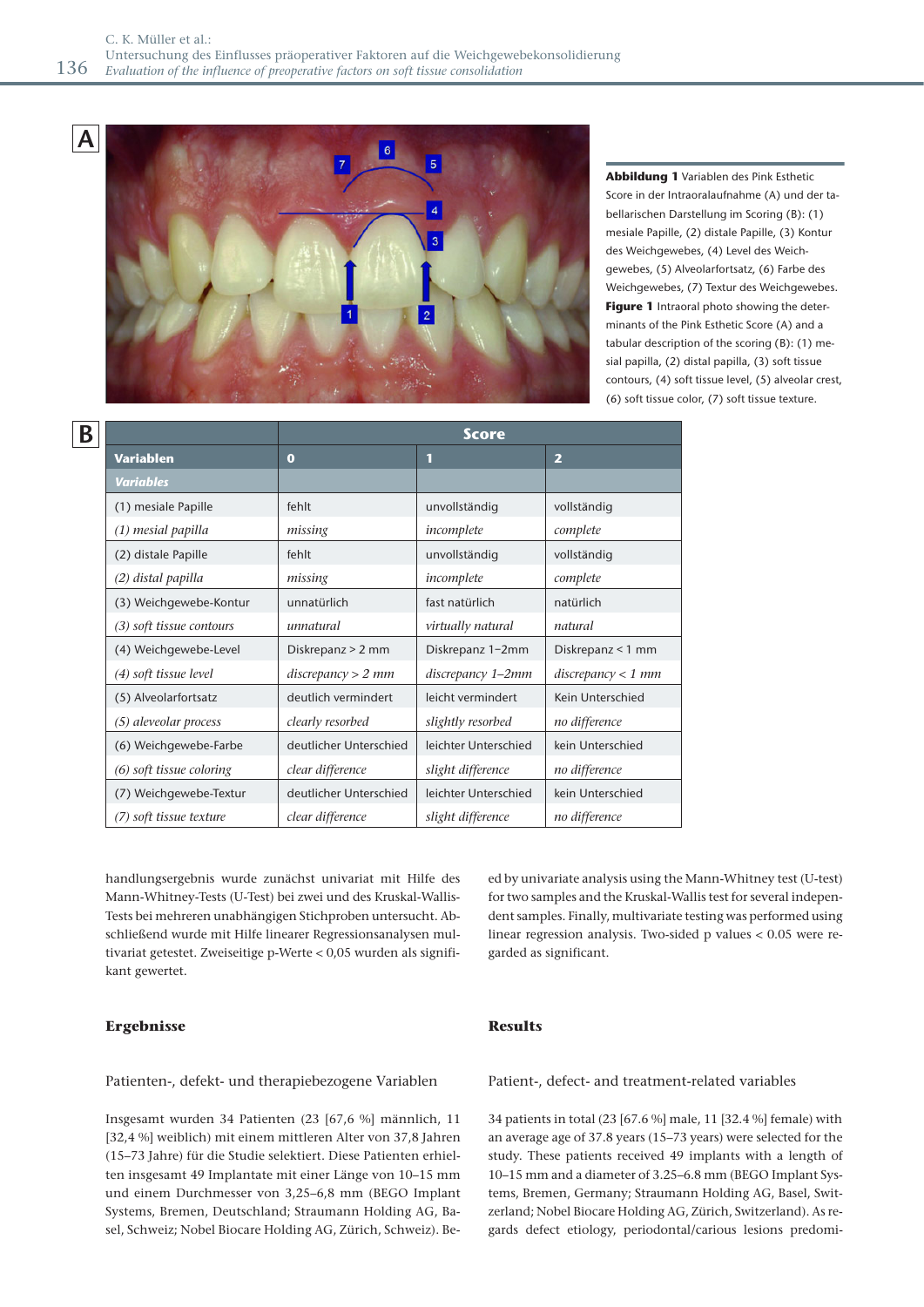

**Abbildung 2** (A) Ausgangszustand: parodontal kompromittiertes Gebiss mit Verlust des Zahnes 12. (B) Implantation Regio 12. Nach einer gedeckten Einheilzeit von drei Monaten erfolgte die Freilegung mittels Rolllappen sowie eine zusätzliche Weichgewebeaugmentation durch Einlagerung eines freien Bindegewebetransplantates vom harten Gaumen. Das Orthopantomogramm (OPG) zeigt die Situation unmittelbar nach Implantatfreilegung (C). Die intraoralen Übersichts- (D) und Detailaufnahmen (E) zeigen das individuelle ästhetische Ergebnis nach prothetischer Versorgung. **Figure 2** (A) Periodontally comprised patient with loss of tooth 12. (B) Implant insertion 12. Following submerged healing for three months uncovering of the implant was performed by the palatal roll as well as inlay grafting of a free connective tissue graft from the hard palate. The orthopantomogramm shows the dental situation immediately following uncovering (C). The intraoral overview (D) as well as detail (E) photographs show the esthetic result following prosthodontic restauration.

züglich der Defektätiologie dominierte die parodontale/kariöse Läsion (21 Defekte; 42,9 %), gefolgt von der Aplasie (16 Defekte; 32,7 %) und dem dentalen Trauma (12 Defekte; 24,4 %).

Insgesamt wurden 41 Implantate (83,7 %) im Ober- und acht (16,3 %) im Unterkiefer inseriert. 25 (51,0 %) Implantate wurden in den Bereich von Einzelzahnlücken inseriert, während 24 (49,0 %) zur Versorgung von Schaltlücken mit mehr nated (21 defects; 42.9 %), followed by aplasia (16 defects; 32.7 %) and dental trauma (12 defects; 24.4 %).

41 implants (83.7 %) were inserted in the maxilla and eight (16.3 %) in the mandible. 25 (51.0 %) implants were inserted in single-tooth gaps, while 24 (49.0 %) were inserted to treat saddle gaps where more than one tooth was missing. In 25 (51.0 %) planned implant regions, radiographs showed adequate available vertical bone of 6–10 mm in the mandible and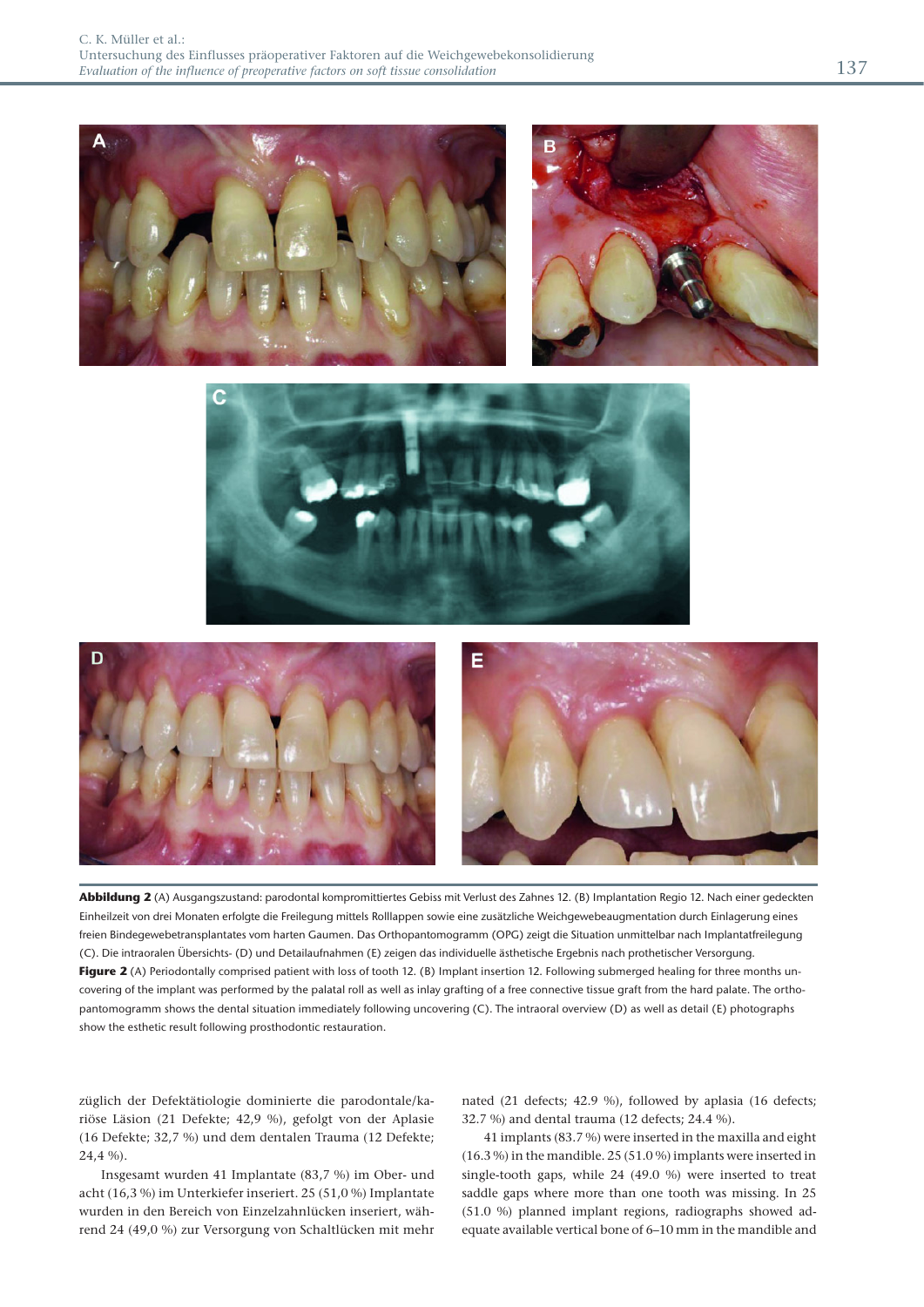

**Abbildung 3** Box Plot zur Darstellung des Einflusses der Defektgröße auf den PES-Wert. **Figure 3** Box plot showing the PES as a function of the defect size. Abbildungen: Müller

als einem fehlenden Zahn eingesetzt wurden. Die radiologische Diagnostik zeigte in 25 (51,0 %) geplanten Implantatregionen ein ausreichend dimensioniertes vertikales Knochenangebot von 6–10 mm im Unter- und von 10 mm im Oberkiefer sowie ein suffizientes transversales Angebot von 4–6 mm in beiden Kiefern. In 15 (30,6 %) Implantatregionen waren prä oder intra implantationem augmentative Maßnahmen in der Größenordnung eines unilateralen Sinuslifts oder einer Auf- bzw. Anlagerung in zwei bis drei Implantatregionen erforderlich. Die autologen Knochentransplantate wurden in diesen Fällen intraoral entnommen. In neun (18,4 %) Implantatregionen lagen ausgedehnte Knochendefekte vor. Diese mussten prä implantationem durch eine Auf-, An- oder Einlagerung von avaskulären Knochentransplantaten vom Beckenkamm aufgebaut werden. In elf (22,4 %) Implantatregionen bestand prä implantationem eine suffiziente Dicke periimplantärer Mukosa sowie eine ausreichende Breite der fixierten, keratinisierten Gingiva von 3–4 mm zirkulär periimplantär. Ein einzeitiges Vorgehen mit transmukosaler Implantateinheilung konnte gewählt werden. In zwei (4,1 %) Implantatregionen wurde eine krestale Inzisionseröffnung/Aufdehnung mit zentraler Gewebevermehrung zur Implantatfreilegung genutzt. Zur Volumenvermehrung der periimplantären Weichgewebe erfolgte bei drei (6,1 %) Implantaten eine oro-vestibuläre Transpositionsplastik, bei 18 (36,7 %) Implantaten eine oro-vestibuläre Transpositionsplastik mit palatinaler entepithelisierter Extension (Rolllappen), (Abb. 2) und bei vier (8,2 %) Implantaten eine Papillenregenerationsplastik mit gezielt interdentaler Volumenvermehrung durch M-förmige Inzisionstechnik. Zur Verbreiterung der vestibulären, periimplantären Zone fixierter keratinisierter Gingiva erfolgte bei elf (22,4 %) Implantaten eine Vestibulumplastik/apikal positionierter Lappen mit freiem Schleimhauttransplantat vom harten Gaumen. Die Zusammenschau der diagnostischen Unterlagen zeigte vier (8 %) einfache, 19 (39 %) fort-

10 mm in the maxilla, together with sufficient transverse bone of 4–6 mm in both jaws. In 15 (30.6 %) implant regions, pre- or intra-implant augmentation procedures were necessary in the form of unilateral sinus lift or onlay graft in two to three implant regions. The autologous bone grafts were obtained in the mouth in these cases. There were extensive bone defects in nine (18.4 %) implant regions. These had to be augmented prior to implantation by onlay or inlay of avascular bone grafts from the iliac crest. In eleven (22.4 %) implant regions, the thickness of the periimplant mucosa and the width of the fixed circular periimplant keratinized gingiva of 3–4 mm were sufficient before implantation. A single-stage procedure with transmucosal implant healing was chosen. In two (4.1 %) implant regions, a crestal incision opening/stretching with central tissue increase was used for uncovering the implant. An oro-vestibular transposition graft was performed with three (6.1 %) implants to increase the volume of the periimplant soft tissue, an oro-vestibular transposition graft with palatal de-epithelialized extension (palatal roll) was performed with 18 (36.7 %) implants (Fig. 2), and papilla regeneration with targeted interdental volume increase by means of an M-shaped incision technique with four (8.2 %) implants. To widen the vestibular, periimplant area of fixed keratinized gingiva, vestibuloplasty/ apically positioned flap with a free mucosal graft from the hard palate was performed with eleven (22.4 %) implants. Review of the diagnostic data showed four (8 %) simple, 19 (39 %) advanced and 26 (53 %) complex cases when the SAC classification was used.

Three (6.1 %) implants were inserted immediately after minimally invasive tooth extraction, preserving the vestibular socket wall (immediate implantation). Three more implants (6.1 %) were placed four to 16 weeks after tooth extraction when soft tissue healing was complete but bony consolidation of the socket was incomplete (early and late delayed immediate implantation). The majority of the implants (43; 87.8 %) were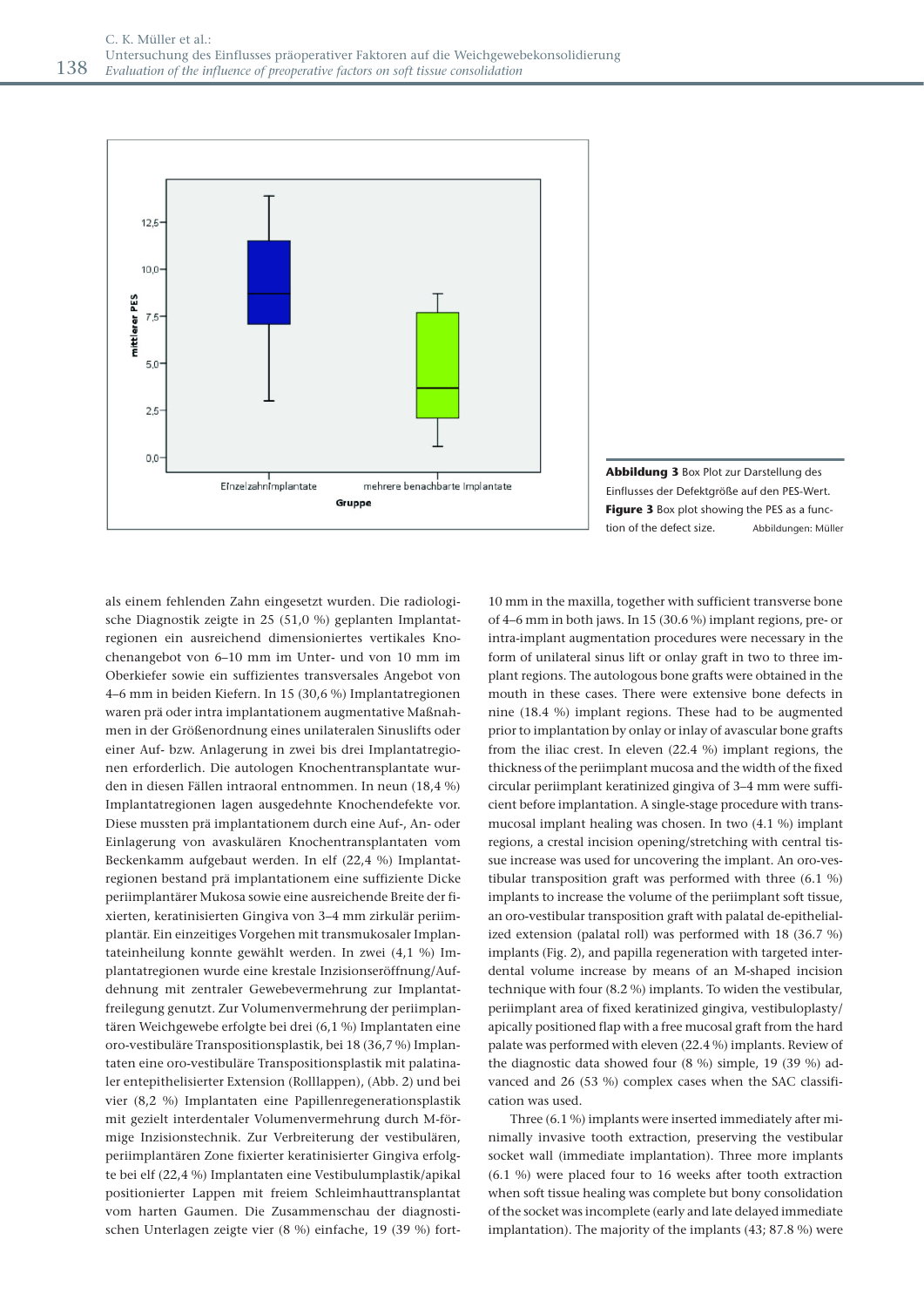geschrittene und 26 (53 %) komplexe Fälle bei Anwendung der SAC-Klassifikation.

Drei (6,1 %) Implantate wurden unmittelbar nach minimalinvasiver Zahnextraktion unter Erhalt der vestibulären Alveolenwand inseriert (Sofortimplantation). Weitere drei (6,1 %) Implantate wurden vier bis 16 Wochen nach Zahnextraktion bei abgeschlossener Weichgewebeheilung, jedoch unvollständiger knöcherner Konsolidierung der Alveole (früh und spät verzögerte Sofortimplantation) gesetzt. Der größte Teil der Implantate (43; 87,8 %) wurde im Rahmen eines Konzeptes der Spätimplantation in die knöchern konsolidierte Alveole inseriert. Vier (8,2 %) Implantate wurden bis zum zehnten p. op. Tag prothetisch versorgt (Sofortversorgung). Bei vier (8,2 %) Implantaten wurde der Zahnersatz zwischen drittem und viertem Monat post implantationem eingegliedert ("ansteigende Belastung"). Die verbleibenden 41 (83,7 %) Implantate wurden vier bis sechs Monate nach Implantatinsertion belastet.

## Ästhetische Evaluation

Der mittlere PES der Implantate betrug 6,55 ± 3,76 in der ersten Bewertungsrunde und 6,55 ± 3,74 in der zweiten Bewertungsrunde.

## Univariate Analyse

Die patientenbezogenen Faktoren Alter und Geschlecht zeigten keinen signifikanten Einfluss auf die "rote Ästhetik". Implantate, die bei Patienten mit Zahnverlust in Folge kariöser/ parodontaler Läsionen gesetzt wurden, erzielten einen PES von 5,8 Pkt. ( $\pm$  3,4 Pkt), Implantate bei Aplasie erreichten einen PES von 7,6 Pkt. ( $\pm$  2,6 Pkt.) und Implantate nach Zahntrauma erreichten einen PES von 4,2 Pkt.  $(± 3,7$  Pkt.). Mittels Kruskal-Wallis-Test wurden statistisch signifikante Unterschiede zwischen den Gruppen ermittelt (p = 0,029). In Folge geringer Gruppengröße erfolgte jedoch keine weitere multivariate Auswertung.

Implantate im Oberkiefer wiesen einen PES von 6,0 Pkt. (+ 3,6 Pkt.) auf, während Unterkieferimplantate einen PES von 5,8 Pkt.  $(\pm 3, 1)$  Pkt.) zeigten. Der Unterschied war statistisch nicht signifikant. Implantate im Bereich von Einzelzahnlücken zeigten einen PES von 6,8 Pkt. (± 3,8 Pkt.), während für Implantate im Bereich von Schaltlücken mit mehr als einem fehlenden Zahn ein PES von 5,2 Pkt. ( $\pm$  3,1 Pkt.) ermittelt werden konnte. Mittels U-Test konnte ein hochsignifikanter Unterschied (p < 0,01) ermittelt werden (Abb. 3). Implantate, die in ortsständigen Knochen inseriert wurden, zeigten einen PES von 7,8 Pkt.  $(\pm 3, 1$  Pkt.), nach kleineren augmentativen Maßnahmen mittels enoralen Knochens konnte ein PES von 4,9 Pkt. (+ 3,0 Pkt.) erhoben werden und nach Knochenlageraufbau mit freien, avaskulären Transplantaten vom Beckenkamm wurde ein PES von 2,6 Pkt.  $(+ 1,8$  Pkt.) festgestellt. Ein statistisch hoch signifikanter Unterschied (p = 0,02) konnte zwischen den Gruppen festgestellt werden. Bei transgingivaler Einheilung wurde ein PES von 8,5 Pkt.  $(± 3,3$  Pkt.) erreicht, krestale Inzisionseröffnung (Aufdehung) resultierte in einem PES von 4,7 Pkt. ( $\pm$  1,9 Pkt.), nach oro-vestibulärer Transposition konnte ein PES von 4,8 Pkt. ( $\pm$  2,7 Pkt.) erhoben werden, bei Freilegung mittels Rolllappen wurde ein PES von 6,4 Pkt.  $(\pm 3.5)$ 

| <b>Koeffizient b</b> | Signifikanz p         |  |
|----------------------|-----------------------|--|
| <b>Coefficient b</b> | <b>Significance p</b> |  |
| 10,93                | < 0.01                |  |
| 10.93                | < 0.01                |  |
| $-2,18$              | 0,02                  |  |
| $-2.18$              | 0.02                  |  |
| 2,63                 | 0,04                  |  |
| 2.63                 | 0.04                  |  |
| 3,04                 | < 0.01                |  |
| 3.04                 | < 0.01                |  |
| $-3,57$              | < 0.01                |  |
| $-3.57$              | < 0.01                |  |
|                      |                       |  |

**Tabelle 1** Abschließendes Modell der Regressionsanalyse mit dem höchsten Bestimmtheitsmaß (R-Quadrat = 0,632); valide EInflussfaktoren mit prognostischem Wert sind die Gruppenzugehörigkeit (Einzelzahn- vs. benachbarte Implantate), die SAC-Klassifikation und die Notwendigkeit der Augmentation mit Beckenknochen.

**Table 1** Final modell of regression analysis with the highest coefficient of determination (R square = 0.632); valide prognostic factors are group (single tooth implant vs. neighboring implants), SAC-classification and the need of augmentation employing iliac crest bone grafts.

inserted in sockets where bony consolidation had occurred, according to the late implantation concept. Four (8.2 %) implants were restored up to the tenth postoperative day (immediate restoration). With four (8.2 %) implants, the crowns were fitted between three and four months after implantation ("increasing loading"). The remaining 41 (83.7 %) implants were loaded four to six months after implant insertion.

## Esthetic evaluation

The mean implant PES was  $6.55 \pm 3.76$  at the first evaluation and  $6.55 \pm 3.74$  at the second evaluation.

#### Univariate analysis

The patient-related factors of age and gender had no significant influence on the "red esthetics". Implants placed in patients with tooth loss as a result of carious/periodontal lesions achieved a PES of 5.8  $(± 3.4)$ , implants inserted because of aplasia achieved a PES of 7.6  $(+ 2.6)$  and implants following dental trauma achieved a PES of 4.2  $(\pm 3.7)$ . Statistically significant differences between the groups were found using the Kruskal-Wallis test ( $p = 0.029$ ). As a result of the small size of the group, however, no further multivariate analysis took place.

Implants in the maxilla had a PES of 6.0 ( $\pm$  3.6) while mandibular implants demonstrated a PES of 5.8  $(+ 3.1)$ . The difference was not statistically significant. Implants in single tooth gaps had a PES of 6.8 (+ 3.8) while the PES obtained for implants in saddle gaps where more than one tooth was missing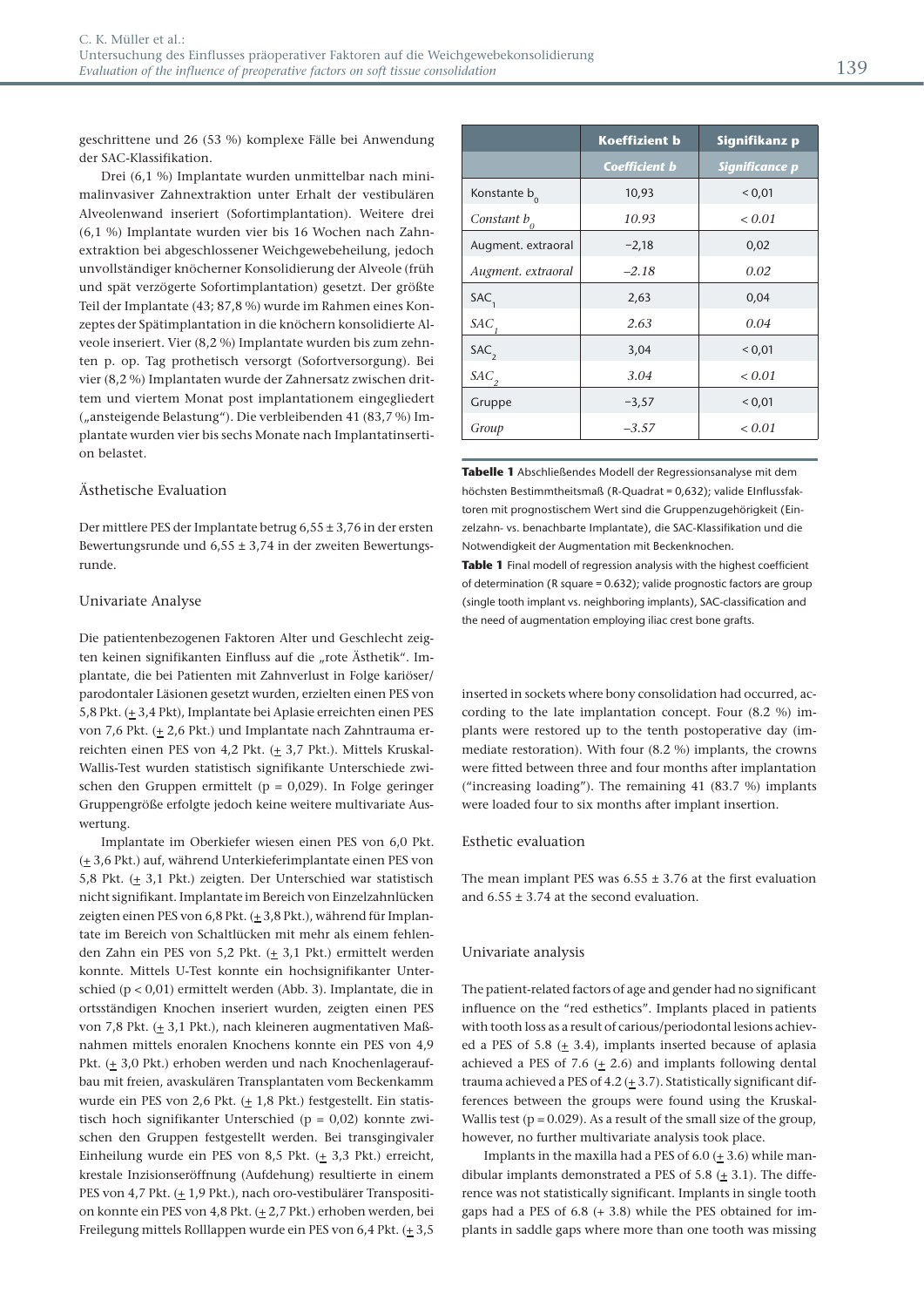Pkt.) konstatiert, bei Nutzung der Papillenregenerationsplastik wurde ein PES von 7,8 Pkt.  $(\pm 2, 1$  Pkt.) erreicht und die partielle Vestibulumplastik/apV mit freiem Schleimhauttransplantat resultierte in einem PES von 2,6 Pkt.  $(\pm 2.2$  Pkt.). Ein statistisch hoch signifikanter (p < 0,01) Unterschied konnte zwischen den Gruppen festgestellt werden. Darüber hinaus zeigte die SAC-Klassifikation einen statistisch signifikanten (p < 0,01) Einfluss auf den PES.

Keiner der therapiebezogenen Faktoren zeigte einen signifikanten Einfluss auf den PES.

#### Multivariate Analyse

Zusammenfassend wurden durch lineare Regression die Beziehungen der einzelnen Einflussgrößen im komplexen Zusammenspiel ermittelt. Als valide Variablen zur Beschreibung des PES und damit des ästhetischen Ergebnisses konnten die Gruppenzugehörigkeit (Einzelzahnimplantat/benachbarte Implantate), die SAC-Klassifikation und die Notwendigkeit einer Augmentation mit extraoralem Knochen herausgearbeitet werden.

H<sub>0</sub>: mittlerer PES =  $b_0 + b_1 x$  Aug. ex.  $+b_2 x$  SAC<sub>1</sub> + $b_3 x$  SAC<sub>2</sub> + $b_3$  $x$  Gruppe = 0,5 (Tab. 1)

Das korrigierte Bestimmtheitsmaß (R-Quadrat) für dieses endgültige Modell betrug 0,632. Die Tatsache, ob direkt in ortsständigen Knochen implantiert werden konnte oder bei kleinen lokalen Defekten mit enoralem Knochen augmentiert wurde, hatte keinen signifikanten Einfluss auf den PES (p = 0,47). Die Ursache des Zahnverlustes war ebenso wie die gewählte Schnittführung der Implantat-Freilegung für die Beschreibung des PES verzichtbar.

## **Diskussion**

Die eigenen Ergebnisse zeigen, dass unabhängig vom Untersucher statistisch hochsignifikante Unterschiede im PES von Einzelzahnimplantaten gegenüber Versorgungen benachbarter Implantate auftreten. Eine Erklärung hierfür könnte in der von *Tarnow* beschriebenen Knochenresorption zwischen benachbarten Implantaten und dem resultierenden Mangel an Hartund Weichgewebe liegen [27, 28]. Die Resorption des interimplantären Knochens führt hierbei zu einer Verkürzung der Papille und schließlich zu einer Einschränkung der roten und weißen Ästhetik.

Auch die präoperative Defektgröße, beispielsweise bedingt durch Atrophie und Trauma, hatte einen entscheidenden Einfluss auf das ästhetische Endergebnis einer implantatgetragenen Rehabilitation. Ausgedehnte Hart- und Weichgewebedefekte erforderten umfangreiche rekonstruktive Maßnahmen vor der Implantation. In Analogie hierzu stellen sich entsprechende ästhetische Ergebnisse in Abhängigkeit der SAC-Klassifikation dar. Es konnte gezeigt werden, dass die nach SAC-Klassifikation als "einfache" und "fortgeschrittene" Behandlungskonzepte eingeteilten Fälle zu ansprechenderen Ergebnissen führten, während "komplexe" Behandlungsabfolgen teilweise mit niedrigeren PESs als Ausdruck eines ästhetisch unbefriedigenden Ergebnisses bewertet wurden.

was 5.2 ( $+$  3.1). A highly significant difference ( $p$  < 0.01) was found using a U-test (Fig. 3). Implants inserted in local bone demonstrated a PES of 7.8  $(+ 3.1)$ ; a PES of 4.9  $(+ 3.0)$  was recorded after minor augmentation measures using intraoral bone, and a PES of 2.6 (+ 1.8) was found after bone augmentation with free avascular grafts from the iliac crest. A statistically highly significant difference  $(p = 0.02)$  was found between the groups. A PES of 8.5 (+ 3.3) was achieved with transgingival healing, and crestal incision opening (stretching) resulted in a PES of 4.7 (+ 1.9). The PES was 4.8 (+ 2.7) after oro-vestibular transposition, a PES of 6.4 (+ 3.5) was obtained with exposure by means of a palatal roll, use of papilla regeneration achieved a PES of 7.8 (+ 2.1) and partial vestibuloplasty/apically positioned flap with free mucosal graft resulted in a PES of  $2.6$  (+  $2.2$ ). A statistically highly significant difference (p < 0.01) was found between the groups. Furthermore, the SAC classification demonstrated a statistically significant  $(p < 0.01)$  influence on the PES.

None of the treatment-related factors had a significant influence on the PES.

## Multivariate analysis

In summary, the relationships between the individual parameters in the complex interplay were found by linear regression. It was established that the group (single tooth implant/ neighboring implants), the SAC classification and the need for augmentation with extraoral bone were valid variables for describing the PES and thus the esthetic outcome.

H0: mean  $PES = b0 + b1$  x aug. ex.  $+b2$  x  $SAC1 + b3$  x  $SAC2 + b3$  $x$  group = 0.5 (Table 1)

The corrected coefficient of determination (R-squared) for this final model was 0.632. Whether the implant was placed directly in local bone or whether small local defects were augmented with intraoral bone had no significant influence on the PES ( $p = 0.47$ ). The cause of the tooth loss and also the incision chosen for uncovering the implant were not necessary for description of the PES.

## **Discussion**

Our results show that there are highly significant statistical differences in the PES of single tooth implants compared with restorations of neighboring implants. An explanation for this might be the bone resorption described by *Tarnow* between neighboring implants and the resulting deficiency of hard and soft tissue [27, 28]. Resorption of the interimplant bone leads to shortening of the papilla and ultimately to impairment of red and white esthetics.

The preoperative defect size, due, for instance, to atrophy and trauma, had a crucial influence on the final esthetic result of implant-borne rehabilitation. Extensive hard and soft tissue defects required extensive reconstructive measures prior to implantation. The esthetic outcomes depending on the SAC classification are analogous. It was shown that cases classified as "simple" and "advanced" SAC treatment concepts led to more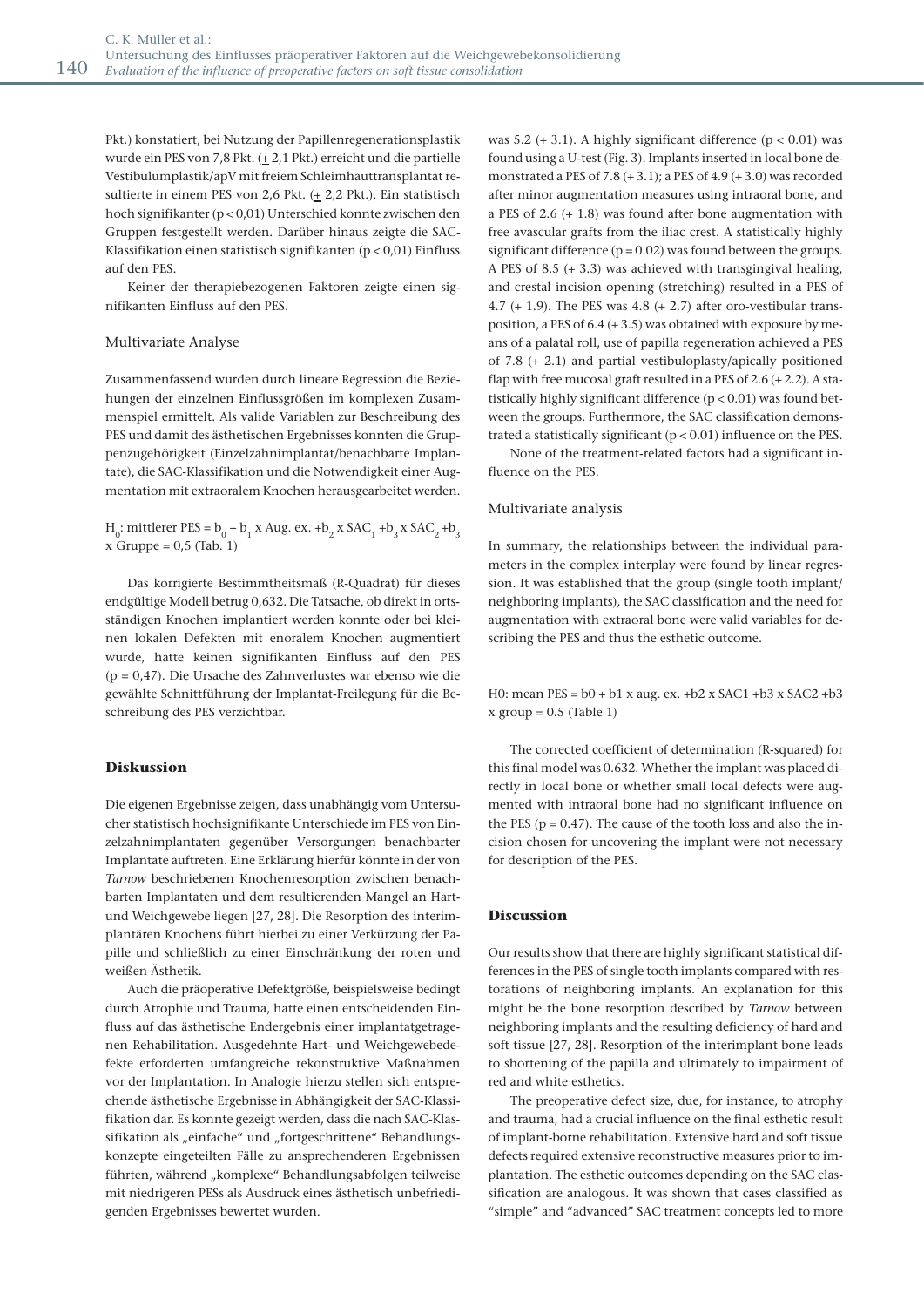Ebenfalls im Zusammenhang mit ästhetisch erfolgreichen Implantatversorgungen wird der Einfluss verschiedener chirurgischer Protokolle [8, 10, 13, 23, 24] und prothetischer Belastungskonzepte diskutiert [4, 6, 8, 12, 13]. Hierbei wurden bisher jedoch kaum objektive ästhetische Parameter in die Betrachtungen einbezogen, sodass ein Vergleich der Ergebnisse untereinander nicht möglich war [12, 21]. In der eigenen Studie konnte mit Hilfe des Pink Esthetic Score gezeigt werden, dass weder das chirurgische Zeitmanagement noch das prothetische Belastungskonzept einen statistisch signifikanten Einfluss auf das ästhetische Endergebnis haben. Dies entspricht den Studien von *Jokstad* und *Carr*, die ebenfalls keinen ästhetisch signifikanten Unterschied zwischen sofort und konventionell belasteten Implantaten finden konnten [14].

Trotz zahlreicher Einzelfallberichte existieren bislang noch keine evidenzbasierten Daten zu Inzisionstechniken, Lappendesign und der Indikation zur Weichgewebeaugmentation [5, 9]. Mit der vorliegenden Arbeit konnten hochsignifikante Zusammenhänge zwischen Freilegungskonzept und PES in der univariaten Analyse nachgewiesen werden. In der multivariaten Analyse konnte jedoch kein signifikanter Einfluss, gegebenenfalls auf Grund geringer Fallzahlen, verifiziert werden. Chirurgische Verfahren wie die Papillenrekonstruktionsplastik und die Rolllappenplastik, durch welche das Volumen des Weichgewebes vergrößert werden kann, erzielten in der eigenen Untersuchung gute ästhetische Ergebnisse. Niedrigere Werte wurden für Implantate vergeben, die durch einfache krestale Schnittführung freigelegt wurden. Ursache hierfür waren dabei ein reduziertes Weichgewebelevel und unvollständige Papillen vor allem bei benachbarten Implantaten im Prämolarenbereich. Bei elf Patienten (22,4 %) erfolgte die Freilegung mittels apikal positioniertem Lappen und freiem Schleimhauttransplantat (FST) vom harten Gaumen. Ziel dieser Technik ist die Schaffung einer Mindestbreite fixierter, keratinisierter Gingiva von 2–3 mm zirkulär periimplantär [2]. Obwohl nach aktuellen Übersichtsarbeiten nur unzureichende Evidenz besteht [7], wird davon ausgegangen, dass durch die fixierte, keratinisierte Gingiva die Hygienefähigkeit verbessert und die Plaqueakkumulation reduziert wird [27]. Dadurch wird der ästhetische und funktionelle Langzeiterfolg sichergestellt. Im Rahmen einer systematischen Übersichtsarbeit von *Thoma* et al. konnte herausgearbeitet werden, dass durch eine Vestibulumplastik/einen apikal positionierten Lappen in Kombination mit einem freien Schleimhauttransplantat vom harten Gaumen im Mittel eine Verbreiterung der Zone fixierter, keratinisierter Gingiva um 4,49 mm im Vergleich zur unbehandelten Kontrolle erreicht werden kann [29]. Um die Probleme der Spenderstellenmorbidität zu minimieren, wurden allogene und xenogene Ersatzmaterialien eingeführt und getestet [34]. Im Vergleich mit dem "Goldstandard", dem autologen Schleimhauttransplantat, zeigte sich jedoch ein signifikant geringerer Gewinn an fixierter, keratinisierter Gingiva sowie eine deutlich stärkere Schrumpfung im Follow-up [15]. In eigenen Studien konnte unsere Arbeitsgruppe zeigen, dass diese Schrumpfung nach Applikation allogener Materialien auf eine erhöhte und prolongierte Rekrutierung von Makrophagen in frühen Heilungsphasen mit konsekutivem fibrokontraktilen Gewebeumbau zurückzuführen ist [16]. Aus ästhetischer Sicht liefert das FST in Folge "Color-Mismatch" meist unbefriedigende Ergebnisse und sollte folglich nur im UK, OK-

attractive outcomes, while some "complex" cases achieved a lower PES, indicating an esthetically unsatisfactory outcome.

The influence of different surgical protocols [8, 10, 13, 23, 24] and prosthetic loading concepts [4, 6, 8, 12, 13] on esthetically successful implant restorations is also discussed. However, objective esthetic parameters have hardly been considered hitherto, so that comparison of the results was not possible [12, 21]. Using the Pink Esthetic Score, our study showed that neither the surgical time management nor the prosthetic loading concept have a statistically significant influence on the final esthetic outcome. This is in line with the studies of *Jokstad* and *Carr*, who also found no esthetically significant difference between immediately and conventionally loaded implants [14].

Despite numerous single case reports, there are so far no evidence-based data on incision techniques, flap design and indication for soft tissue augmentation [5, 9]. The present study found highly significant associations between the exposure concept and PES on univariate analysis. On multivariate analysis, however, a significant influence could not be confirmed, possibly because of the small number of cases. Surgical procedures such as papilla reconstruction and palatal roll, which can increase the volume of the soft tissue, achieved good esthetic outcomes in our study. Lower scores were assigned for implants that were uncovered by a simple crestal incision. The causes of this were a reduced soft tissue level and incomplete papillae, especially in the case of neighboring implants in the premolar area. In eleven patients (22.4 %), exposure was by means of an apically positioned flap and free mucosal graft (FMG) from the hard palate. The aim of this technique is to create a minimum circular periimplant width of fixed keratinized gingiva of 2–3 mm [2]. Although there is insufficient evidence according to recent review articles [7], it is assumed that oral hygiene is improved by the fixed keratinized gingiva and plaque accumulation is reduced [27]. This ensures the longterm esthetic and functional result. A systematic review article by *Thoma* et al. found that an average widening of the zone of fixed keratinized gingiva by 4.49 mm can be achieved by vestibuloplasty/apically positioned flap in combination with a free mucosal graft from the hard palate compared with untreated controls [29]. To minimize problems of donor site morbidity, allogeneic and xenogeneic substitute materials have been introduced and tested [34]. Compared with the "gold standard" of the autologous mucosal graft, however, there was a significantly lower gain of fixed keratinized gingiva and markedly greater shrinkage on follow-up [15]. Studies by our research group have shown that this shrinkage after use of allogeneic materials can be attributed to increased and prolonged recruitment of macrophages in the early healing periods with subsequent fibrocontractile tissue remodeling [16]. From the esthetic aspect, the FMG outcomes are usually unsatisfactory as a result of color mismatch and should, in consequence, be employed only in the mandible, posterior maxillary region or in wearers of overdentures [20].

## **Conclusions**

Within the limitations of a pilot study employing a small sample size, it was confirmed that insufficient hard and soft tis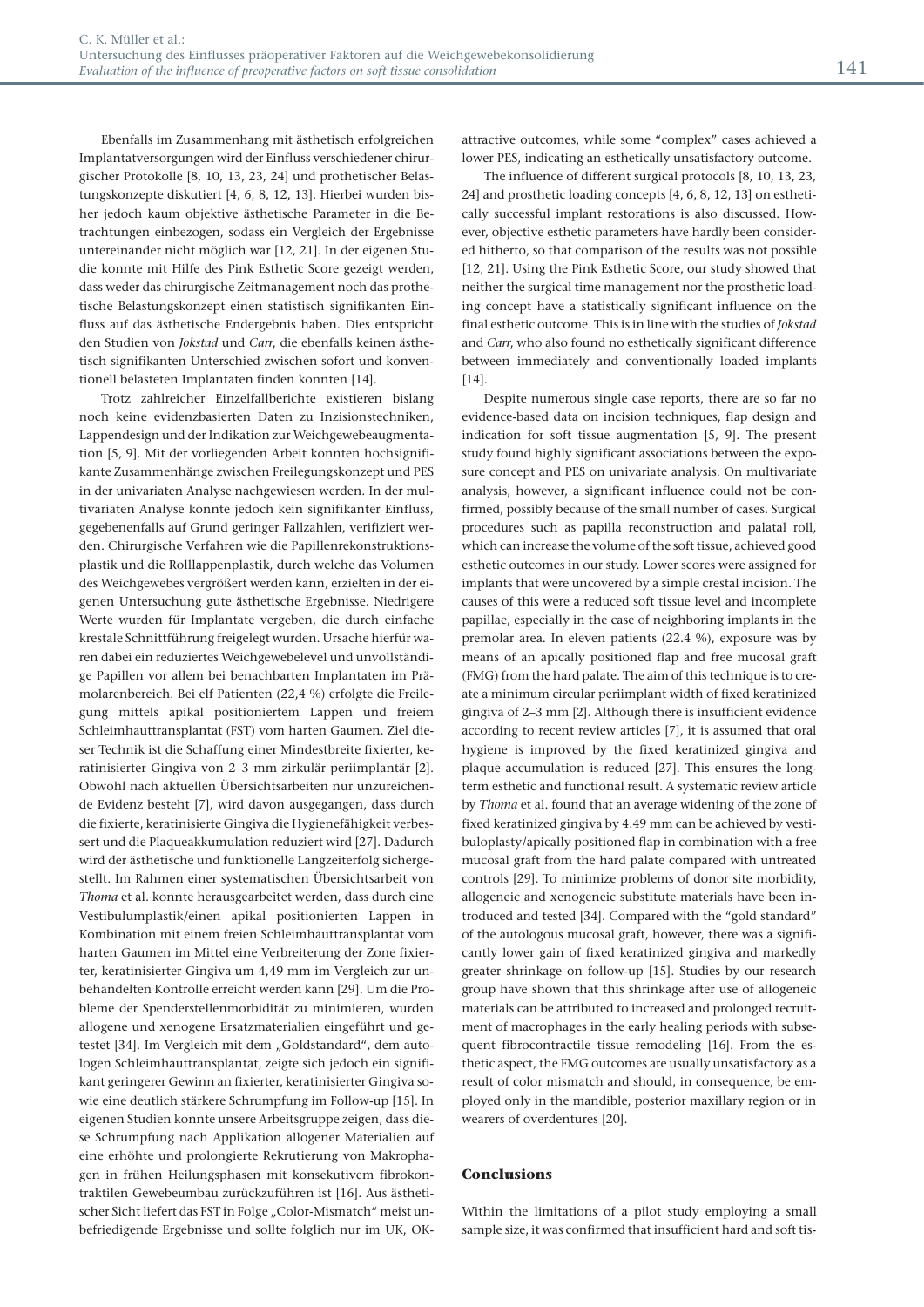Seitenzahngebiet oder bei Deckprothesenträgen angewendet werden [20].

## **Schlussfolgerungen**

Im Rahmen der Aussagemöglichkeiten einer Pilotstudie mit geringen Patientenzahlen konnte bestätigt werden, dass insuffizientes Hart- und Weichgewebelager die größte Herausforderung darstellt. Aktuelle Entwicklungen minimalinvasiver Techniken des Hart- und Weichgewebemanagements könnten künftig zu einer Verbesserung des ästhetischen Outcomes für dieses Patientengut beitragen.

**Interessenskonflikte:** Die Autoren erklären, dass kein Interessenkonflikt besteht.

sue represents the greatest challenge for the implantologist. Current developments in minimally invasive hard and soft tissue management techniques might help to enhance the esthetic outcomes for these patients in the future.

## **Conflict of interests:** none stated

## **Korrespondenzadresse**

Cornelia K. Müller Klinik und Poliklinik für Mund-, Kiefer- und Gesichtschirurgie/ Plastische Chirurgie Universitätsklinikum Jena Erlanger Allee 101, 07747 Jena Tel.: +49 (0) 3641 / 9 323666 Fax: +49 (0) 3641 / 9 323630 E-Mail: cornelia.mueller1@med.uni-jena.de

## **Literatur**

- 1. Allegrini S, Jr., Allegrini MR, Yoshimoto M et al.: Soft tissue integration in the neck area of titanium implants – an animal trial. J Physiol Pharmacol 2008;59 Suppl 5:117–132
- 2. Berglundh T, Lindhe J: Dimension of the periimplant mucosa. Biological width revisited. J Clin Periodontol 1996;23:971–973
- 3. Davies JE: Understanding peri-implant endosseous healing. J Dent Educ 2003; 67:932–949
- 4. Degidi M, Piatelli A: Comparative Analysis Study of 702 Dental Implants Subjected to Immediate Functional Loading and Immediate Nonfunctional Loading to Traditional Healing Periods with a Follow-up of up to 24 Months. Int J Oral Maxillofac Implants 2005; 20:99–107
- 5. Esposito M, Grusovin M, Maghaireh H, Coulthard P, Worthington H: Interventions for replacing missing teeth: management of soft tissues for dental implants. Cochrane Database of Systematic Reviews 2007;CD006697
- 6. Esposito M, Grusovin MG, Coulthard P, Thomsen P, Worthing H: A 5-year follow-up comparative analysis of the efficacy of various osseointegrated dental implant systems: a systematic review of randomized controlled clinical trials. Int J Oral Maxillofac Implants 2005; 20:557–568
- 7. Esposito M, Grusovin MG, Maghaireh H, Coulthard P, Worthington HV: Interventions for replacing missing teeth: management of soft tissues for dental implants. Cochrane Database Syst Rev 2007;CD006697
- 8. Esposito M, Grusovin MG, Willings M, Coulthard P, Worthington HV: The Effectiveness of Immediate, Early, and Conventional Loading of Dental Implants: A Cochrane Systematic Review of Randomized Controlled Clinical Tri-

als. Int J Oral Maxillofac Implants 2007;22:893–904

- 9. Esposito M, Murray-Curtis L, Grusovin MG, Coulthard P, Worthington HV: Interventions for replacing missing teeth: different types of dental implants. Cochrane Database Syst Rev 2007; CD003815
- 10. Evans CDJ, Chen ST: Esthetic outcomes of immediate implant placements. Clin Oral Implants Res 2008;19:73–80
- 11. Fürhauser R, Florescu D, Benesch T, Haas R, Mailath G, Watzek G: Evaluation of soft tissue around single-tooth implant crowns: the pink esthetic score. Clinical Oral Implants Res 2005; 16:639–644
- 12. Glauser R, Zembic A, Hammerle CHF: A systematic review of marginal soft tissue at implants subjected to immediate loading or immediate restoration. Clin Oral Implants Res 2006;17:82–92
- 13. Hämmerle c, Chen ST, Wilson T: Konsensuserklärung und empfohlene klinische Verfahren zum Einsetzen von Implantaten in Extraktionsalveolen. Implantologie 2006;14:335–338
- 14. Jokstad A, Carr AB: What Is the Effect on Outcomes of Time-to-Loading of a Fixed or Removable Prosthesis Placed on Implant(s)? Int J Oral Maxillofac Implants 2007;22:19–61
- 15. Mohammadi M, Shokrgozar MA, Mofid R: Culture of human gingival fibroblasts on a biodegradable scaffold and evaluation of its effect on attached gingiva: a randomized, controlled pilot study. J Periodontol 2007;78: 1897–1903
- 16. Mueller CK, Lee SY, Schultze-Mosgau S: Characterization of interfacial reactions between connective tissue and allogenous implants used for subdermal soft tissue augmentation. Int J Oral Maxillofac Surg 2009;38:1194–1200
- 17. Mueller CK, Schultze-Mosgau S: Radiation-induced microenvironments--the molecular basis for free flap complications in the pre-irradiated field? Radiother Oncol 2009;93:581–585
- 18. Mueller CK, Thorwarth M, Schultze-Mosgau S: Influence of insertion protocol and implant shoulder design on inflammatory infiltration and gene expression in peri-implant soft tissue during nonsubmerged dental implant healing. Oral Surg Oral Med Oral Pathol Oral Radiol Endod 109:e11–19
- 19. Mueller CK, Thorwarth M, Schultze-Mosgau S: Late changes in cutaneous gene expression patterns after adjuvant treatment of oral squamous cell carcinoma (OSCC) by radiation therapy. Oral Surg Oral Med Oral Pathol Oral Radiol Endod 109:694–699
- 20. Müller C, Mtsariashvili M, Schultze-Mosgau S: Einfluss verschiedener Konzepte des Weichgewebemanagements auf die Rate periimplantärer Entzündungen und den Implantaterfolg. ZZI 2010;26:34–48
- 21. Quirynen M, Van Assche N, Botticelli D, Berglundh T: How Does the Timing of Implant Placement to Extraction Affect Outcome? Int J Oral Maxillofac Implants 2007;22:203–226
- 22. Rodel F, Franz S, Sheriff A et al.: The CFSE distribution assay is a powerful technique for the analysis of radiationinduced cell death and survival on a single-cell level. Strahlenther Onkol 2005;181:456–462
- 23. Schliephake H: Sofortbelastung Sofortversorgung Empfehlung der DGI 2004 2004;
- 24. Schropp L, Wenzel A, Kostopoulos L, Karring T: Bone healing and soft tissue contour changes following singletooth extraction: A clinical and radiographic 12-month prospective study. Int J Periodontics Restorative Dent 2003;23:313–323